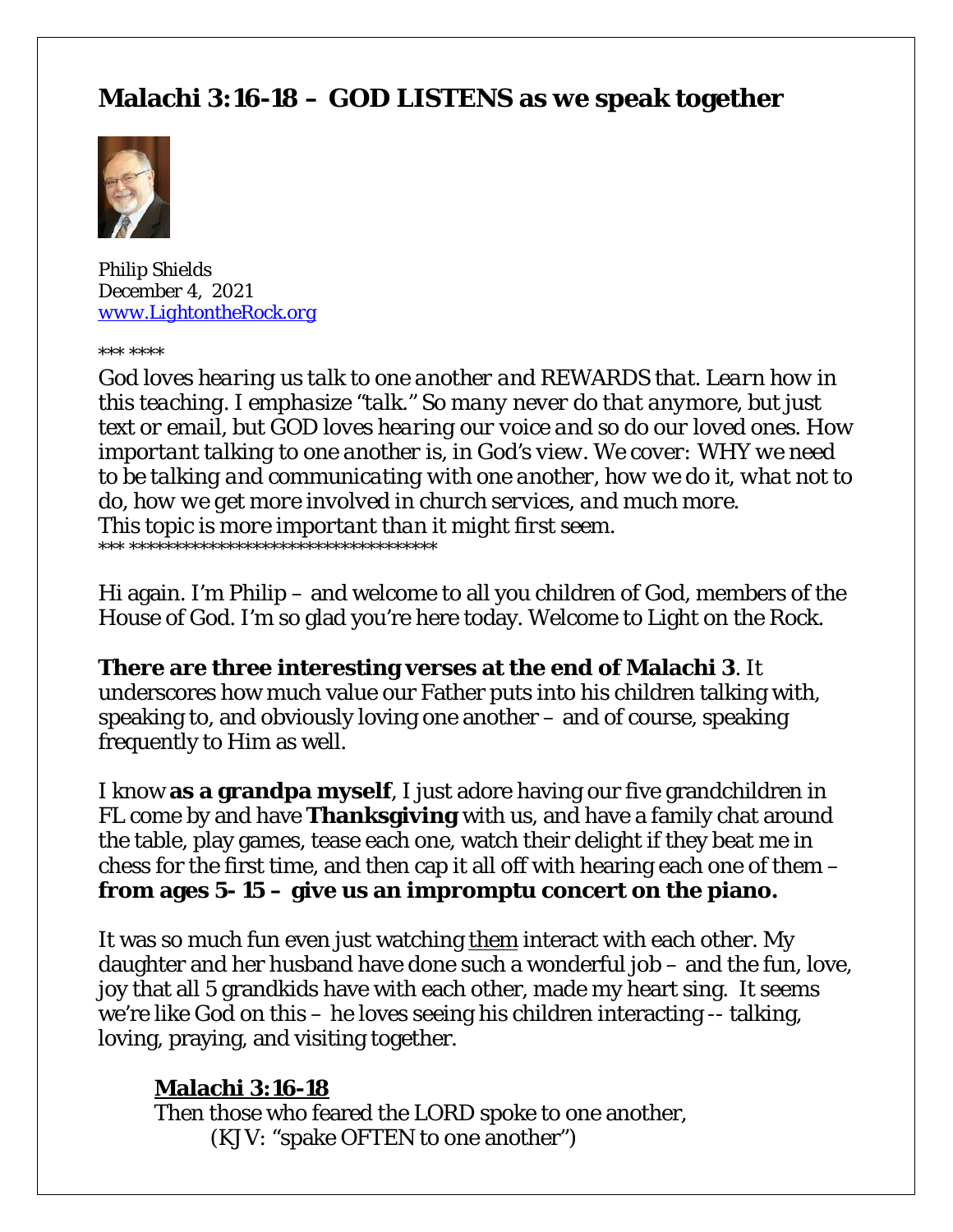## **And YHVH (the LORD) listened and heard them; So a Book of Remembrance** was written before Him **For those who fear YHVH** and who meditate on His name.

[Holman: "have a high regard for his name"]

17 **"They shall be Mine," says YHVH** of hosts, "On the day that I make them My jewels. **And I will spare them** as a man spares his own son who serves him." 18 Then you shall again discern between the righteous and the wicked, Between one who serves God and one who does not serve Him."

There it is! Reading that brought tears to my eyes. **Imagine God feeling the same JOY I did when he sees his children getting along**, talking together, praying together, encouraging one another, loving one another, laughing, and living like his children should – with joyful love and frequent contact with each other.

**So HOW do we do Malachi 3:16?** Lots of ways. We can **go visit one another. Or talk** on the phone. Text. Email. Facebook. (Note: I may be discontinuing FB eventually, and not accepting new FB friends if I don't already know them). We can also send a note, a card. God wants us talking.

Let me add: Make this verse about talking to one another come alive in your life – especially talking with **the infirm, the lonely, the grieving, those living alone, the** old and especially anyone who would welcome the idea that someone -you- thought of them today. Ponder your call first and determine to leave a word of GOD'S encouragement, love, and affection.

*So God not only KNOWS us, but it also says He listens to us and is SO delighted when we talk with his other children. He says because his children are doing that, YOU will be HIS. He sees us as his own prized JEWELS or treasured possession as we talk to one another.* 

*He is SO happy as we do that, God also says he will SPARE you from the times of trouble coming.* **Our Father loves seeing us interact.**

**The book of Malachi really is an end-time book.** It has a lot of parallels to messages to the Laodicean group of **Revelation 3,** the 7th of the 7 churches/fellowships of God, headed by Christ himself. Understand that Malachi is all about children of God in the very last days. *Try reading the book of Malachi again with that in mind and see what you glean.*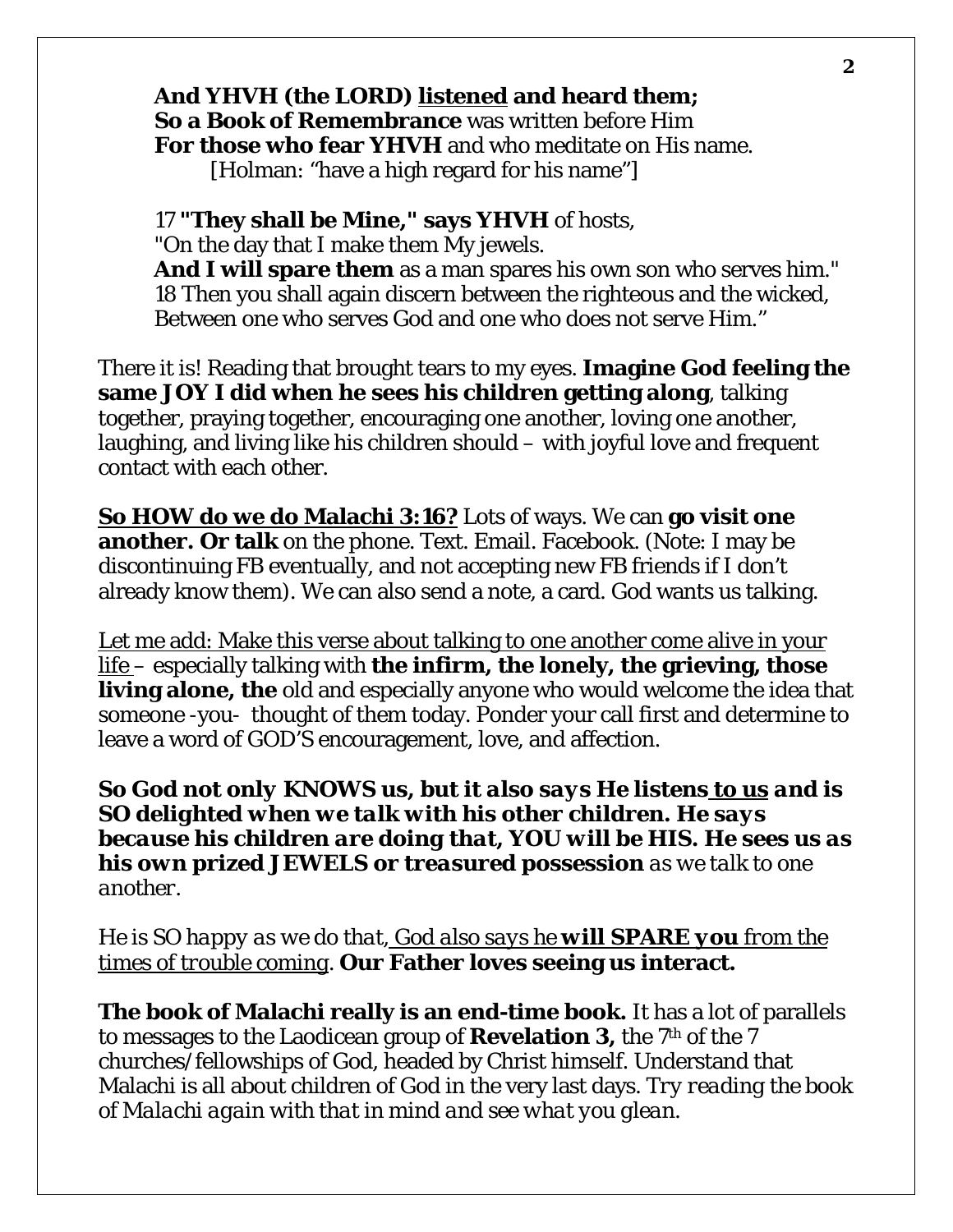**End time condition**: And yet Yeshua warned us by asking if he **would find faith**, or the faith, still active upon his return (**Luke 18:8**). He says the love of many will harden, will "wax cold" in the last days (**Matthew 24:12**). He says many will be offended and snitch on their own father or mother or brothers and sisters – even handing them a death sentence by doing so (Mark 13:12).

And in fact, in these last times **we see God's children split up into various fellowships** that rarely have anything to do with one another**.** 

## **BE BRINGING God's children together**

**Somehow, some way – be a child of God who does all in your power to be bringing people together. Visit various church fellowships so your message is clear**: "I see all of you as my beloved brothers and sisters." Yeshua said the days is coming when there will be ONE flock, and ONE Shepherd (**John 10:16).** Be living that out now. Don't let anyone box God's children into one fellowship!

 (NOTE – the audio sequence is a bit different… but keep listening as you read these notes.)

Yeshua says if we're not gathering people together, we are scattering! There's no middle ground on this. Too many fellowships won't have anything to do with anyone in other groups – or refuse fellowship with certain individuals.

#### **Matthew 12:30**

"He who is not with Me is against Me**, and he who does not gather with Me scatters abroad.**"

**Pastors**: We'll **read 1 Cor. 10:10-12**. Stop prohibiting GOD'S sheep from visiting flocks of God's other sheep. Some of you prohibit this. That must stop. The flock need to be followers of the Chief Shepherd Yeshua – not you. Pastors, quit promoting just your fellowship. Urge brethren to reach out. *Pastors who preach basically the same things should work together more.* 

## **1 Corinthians 1:10-12 NLT**

"I appeal to you, dear brothers and sisters, by the authority of our Lord Jesus Christ, to **live in harmony with each other. Let there be no divisions in the church**. Rather, be of one mind, united in thought and purpose. 11 For some members of Chloe's household have told me about your quarrels, my dear brothers and sisters.

12 Some of you are saying, "I am a follower of Paul." Others are saying, "I follow Apollos," or "I follow Peter," or "I follow only Christ."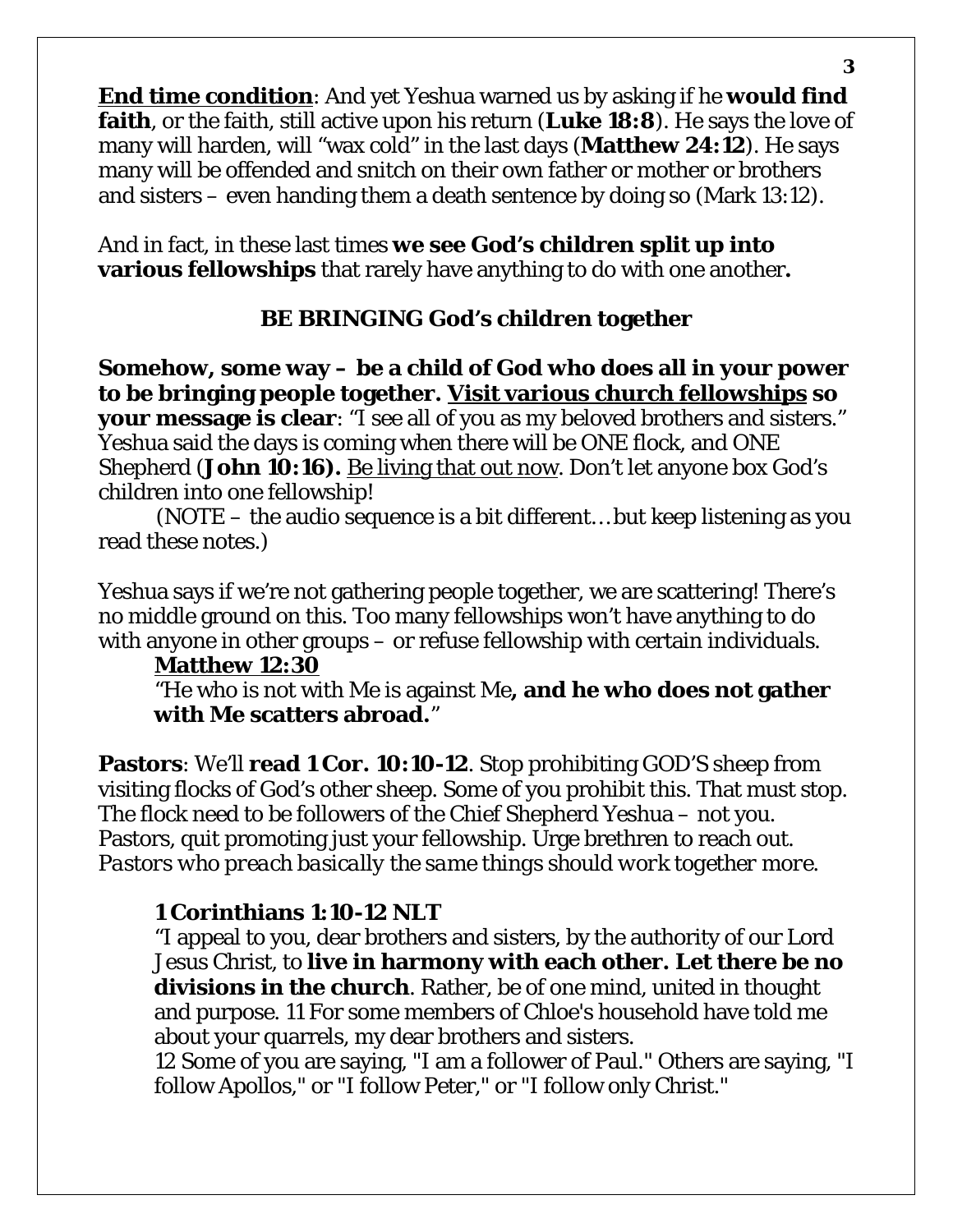Now we can choose to attend a fellowship where someone we don't like doesn't attend. How convenient not having to apply **Matthew 18:15-18**, which I'll write or speak on soon. God wants us repairing relationships especially between his children, if the relationship doesn't represent Him or His way. IMAGINE the POWER the true believers can have if we all practiced this!

(Extra, not in audio): There are also children of God who are suffering alone, hurting, or feeling abandoned. I've been there at times. It's no fun. Those people may not be your "cup of tea", as we say, but those are the very ones who need someone reaching out to them the most. Let them know you care. Send them a card perhaps that lets them know they are not alone.

Be living out the LOVE that is so spectacular that it shows you and your fellow believers belong to God as followers of Jesus Christ. We are to love one another *in the same way as Christ loves* his brothers and sisters (you and me).

## **John 13:34-35**

"A new commandment I give to you, that you love one another; *AS I have loved you***, that you also love one another**.

*35 By this all will know that you are My disciples, if you have love for one another*."

So see this teaching as a prod to do what Malachi 3:16-18 says: to speak often with fellow believers and everything that implies.

## **But what if you're not a "people person"?**

#### *But some few of you are already saying, "That won't be me. I find it hard to talk with others. I'm an introvert."*

*Ask for God's miraculous GIFTS to help transform you into a person who can and does reach out. Remember a GIFT is not something you already had – but was given to you to use.*

## **1 Corinthians 12:4-9**

"There are diversities of gifts, but the same Spirit. 5 There are differences of ministries, but the same Lord. 6 And there are diversities of activities, but it is the same God who works all in all.

7 But the manifestation of the Spirit is given to each one **for the profit of all:** 8 for to one is given the **word of wisdom** *through the Spirit*, to another the **word of knowledge** through the same Spirit, …" – and it goes on from there."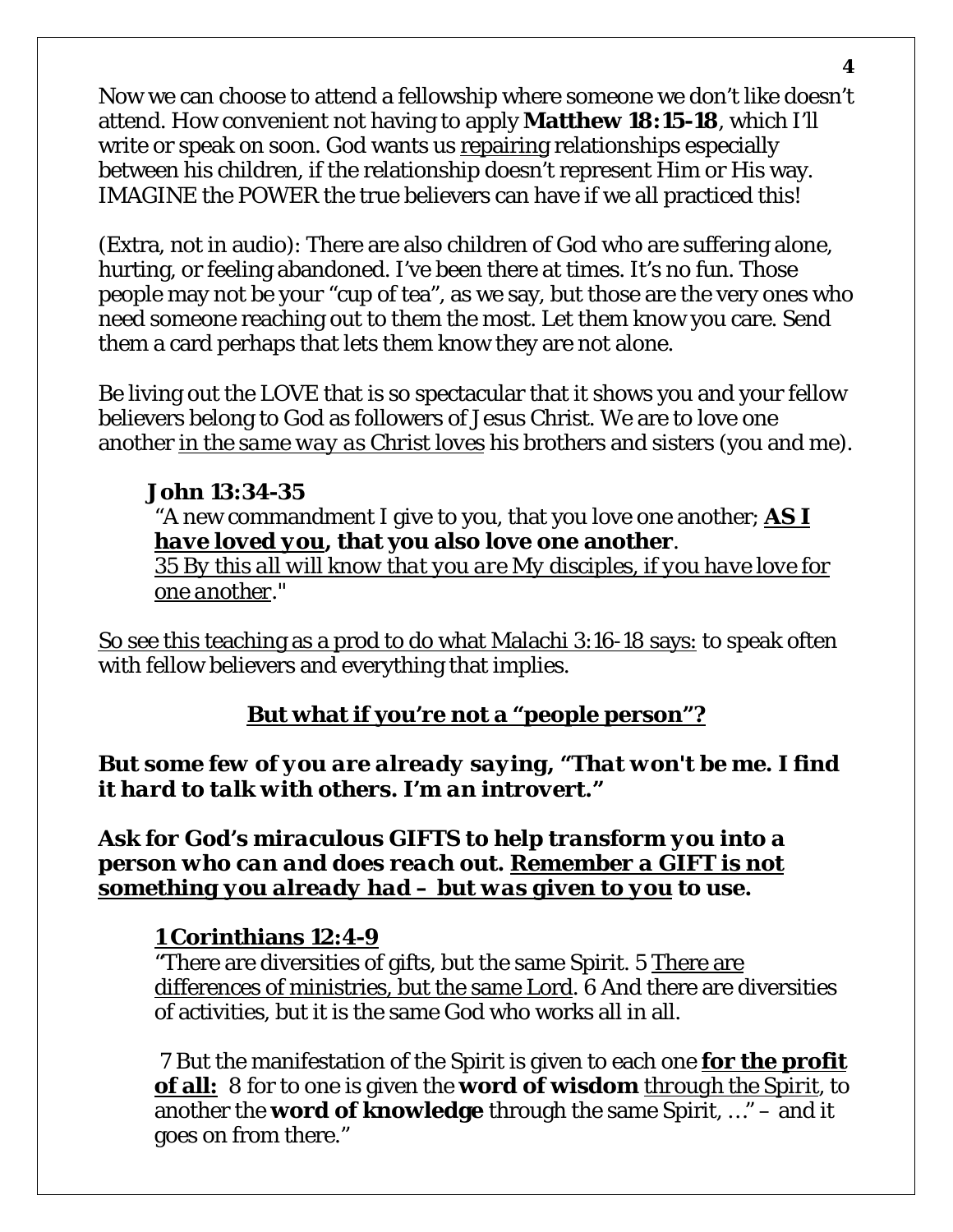When God gives us his gifts, it often takes courage to step out in faith and USE the gift He gave us. At first, it's scary crossing between huge towers of water – like crossing through our own Red Sea trial. But God told them… quit standing still and get moving! **Compare Ex. 14:13-15**. There comes a time to quit waiting – and to get moving! Step out in faith even when what God asks us is hard, such as talking to one another.

**Story of TX LADY:** I have a friend in Texas who took my encouragement to reach out and she sends emails to a man in FL who is bedridden from severe end stage MS. He can't move anything below his neck. But her emails certainly let the man with M.S. realize he is not forgotten or forsaken by his brothers and sisters in Christ. Thank God for her and others who communicate with him. She stepped out in faith – to encourage a man she's never met.

**And if you more extroverted people sense some others are shy and introverted – reach out to them**, **you** start the conversation, you invite them over to dinner at your home. We tend to prefer to invite those who are the "life of the party." But Yeshua said to invite those NOT being invited; those NOT so likely to enliven your dinner gathering.

#### **Luke 14:12-14**

Then He also said to him who invited Him, "When you give a dinner or a supper, do not ask your friends, your brothers, your relatives, nor rich neighbors, lest they also invite you back, and you be repaid.

13 But when you g**ive a feast, invite the poor, the maimed, the lame, the blind**. 14 And you will be blessed, because they cannot repay you; for you shall be repaid at the resurrection of the just."

**So let's start communicating MORE and start letting God's spirit in us start to reach out, step out in faith, do what can be frightening** to us normally and see how God can use you to do his work. And let's do this **somehow, some way***, before events and circumstances make it much harder to.* 

**The time may come when we CAN'T talk together**

*We saw how government used a pandemic to stop churches from gathering.* **The Adversary loves to attack God's children. In a war, one of the first things an enemy does when he goes on the attack is to knock out his foe's ability to COMMUNICATE** or defend themselves. So that's where Satan will attack us: he'll try to stop us talking to one another.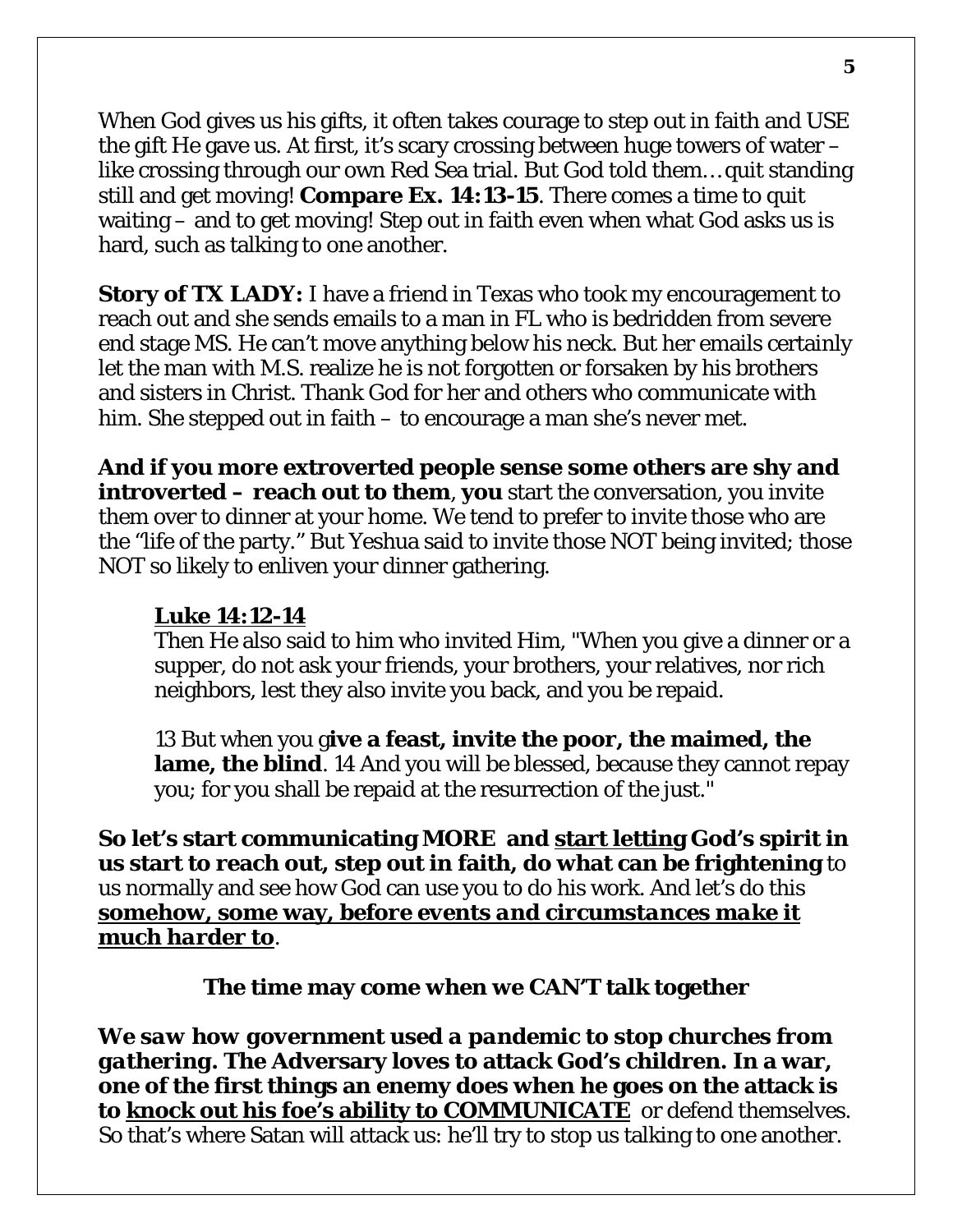#### *The lesson: USE the time we have now to talk to another WHILE WE CAN. Eventually you may not be able to talk to some.*

**I remember one day getting a very strong feeling in my heart to go visit my M.S. friend Paul** – who can't move anything below his neck. He is in a V.A. nursing home about 2 hours from our house. I got up, proclaimed to my wife: "I gotta leave right now, and go see Paul." She asked why, and I said, "I don't know. It's a strong gut feeling or urging in my heart saying –'hey, you gotta leave, right now, and go see Paul." I immediately left.

So I went, we visited, and come to find out the very next day the federal government lockdowns to Federal nursing homes were announced. Learn to be responsive to when God speaks to you too, by his Spirit. When you get a strong feeling like that, pray about it, and then do it. Test the spirits, for sure. But I'm so glad I did what I "was told."

**My point is, our ability to talk to one another in person at least, could be curtailed without notice** – by pandemics, traffic snarl-ups, shutdowns, and death. Don't be sitting on the sidelines wishing you had made a trip or called or to go be with someone you love.

My own brother, who had suffered 2 strokes and a heart attack plus had a wife with late-stage Alzheimer's, was not even allowed to see her AT ALL for well over a year. A few days before she died, they finally let him in for an hour.

Our own *loved ones may DIE quickly, unexpectedly*. Then we can't talk anymore. Talk while we can!

When **my wife's mom** in England died also of Alzheimer's, it was so frustrating with England's lockdowns, quarantines, restrictions.

So we need to take advantage of opportunities to encourage, talk and share God's love now.

## *Other things can stop us eventually besides government lockdowns:*

• **We're watching Satan's spirit around the world, as never before.** When Satan is cast out of heaven in his battle with Michael the archangel, Satan is angry. We already all sense something really strange has been happening all around the world. We're watching Satan's evil, foul and murderous spirit filling the planet! HE is our real enemy behind what we're watching. He comes to steal, kill, and destroy.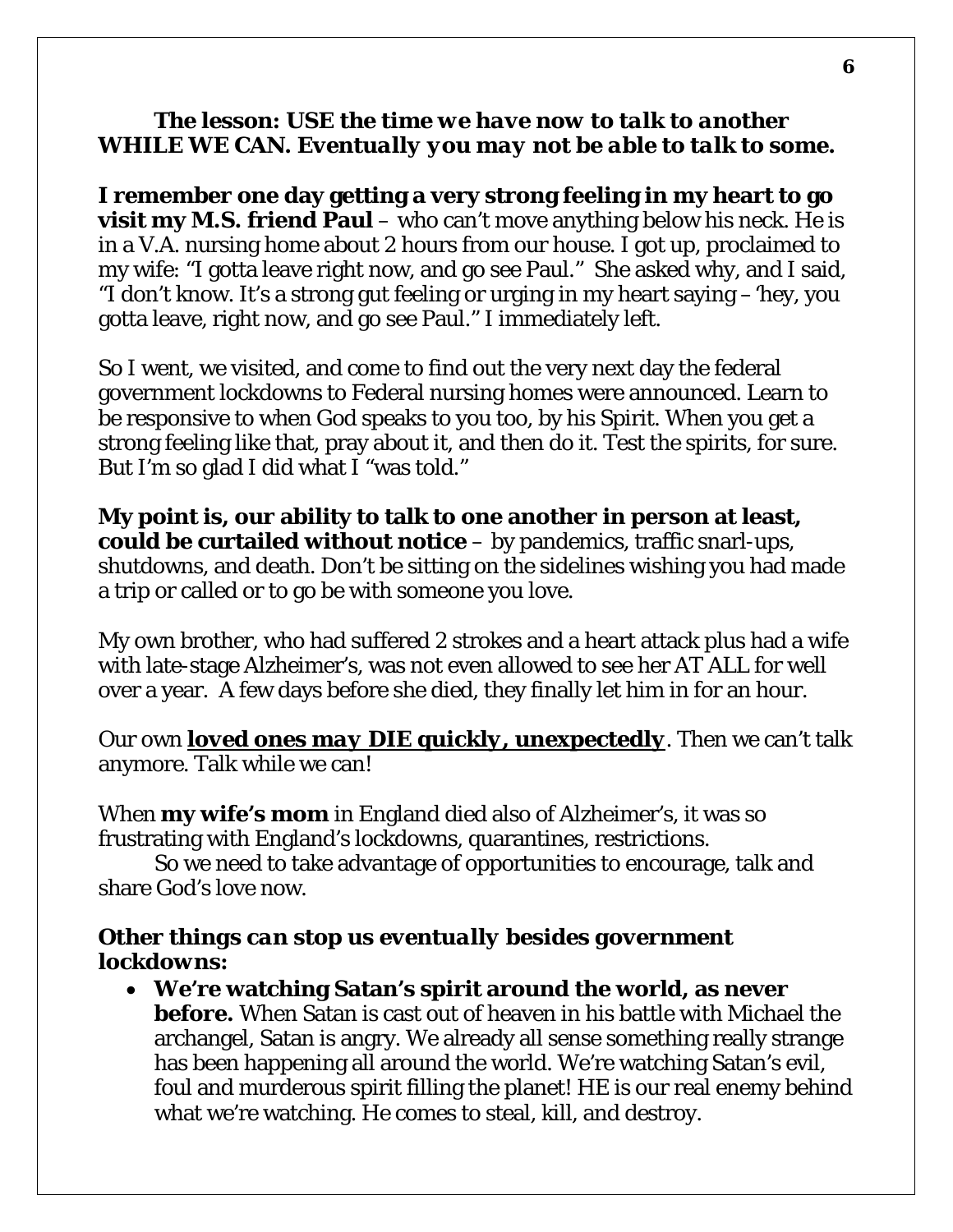• **Natural disasters can stop cell phone and all communication or ability to travel** (EMP's, hurricanes, tornadoes, floods, wild fires, EARTHQUAKES in "diverse places" – **NEW MADRID fault** in the TN,KY, AR, MO areas and beyond. 1811 a HUGE quake. West Coast also. "Ring of fire" around the world.)

**STOCK UP now – food/water to last up to 3 months, even as we TRUST in God. Joseph saved up in the 7 years of plenty.**  Stock up on other things too – such as cleaning wipes, Toilet paper, batteries, firewood, or extra propane. Be ready.

- **DEATH of any loved ones – suddenly stops communication.**  We never know when! **TALK – not TEXT – to your parents** and grandparents regularly. They cherish hearing your voice. I know many would text even God, instead of praying, if they could.
- **WARS can prevent us communicating. Yes,** even here in USA as well as times of violence, which is happening more and more. People won't want to go anywhere when it's so dangerous. **Iran-Israel war? China -Taiwan? Russia -Ukraine?** These kinds of war could stop commerce in a big way and affect our day-to-day lives. In 1914 one bullet started World War 1 with assassination of Franz Joseph Ferdinand. We now have HYPERSONIC missiles from China and Russia that we can't defend against! Things as we know it can change quickly.
- **Watch the papacy** in this coming year especially. I sense something big could happen. **Watch Israel and Middle East** especially. Watch **EUROPE** – where I do believe the Anti-Christ end-time Beast and False Prophet will arise from. I need to give a sermon on this soon.

#### *"But no one ever calls me"*

Some don't reach out because "no one ever comes to see *me* or to call me to see how I am, so why should I call them?" Yeshua said 'love one another AS I have loved you." Can you imagine him saying he wouldn't bother because people let him down? We are to love others and talk to others in the way Christ loves us in spite of our failings.

I also get very few calls, emails, texts from brethren except from 3-4 people now and then, plus then another 3-4 who might 1-2x a year. But call anyway!

**Let's follow God's own example**. He still sent his Son to show his LOVE to all of us while we were still sinners. SO love those who don't show you love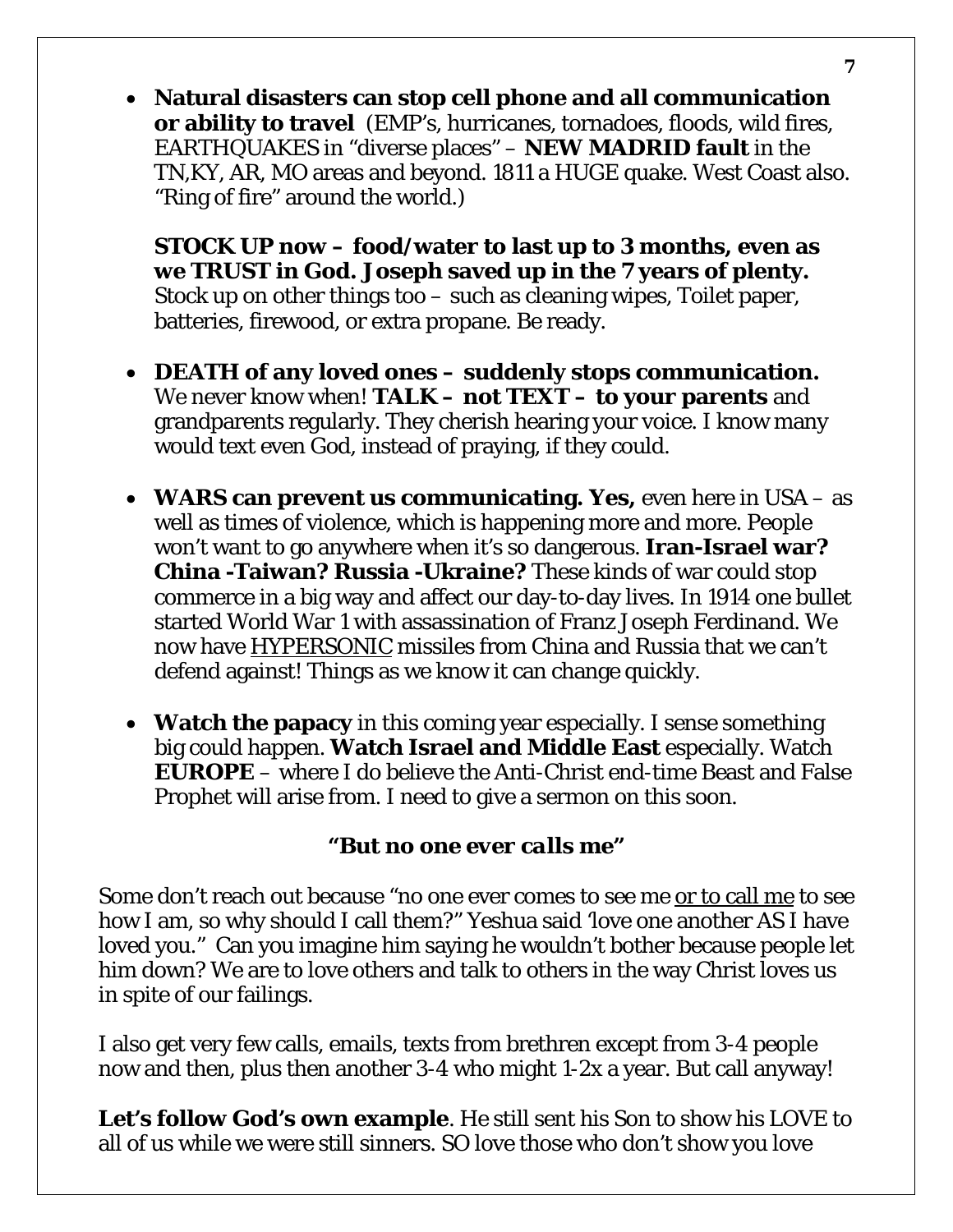**anyway**. Love even your enemies, Yeshua said, anyway. Call and show concern for people who don't show you any concern – anyway. Pray for those who need prayers, anyway. Be one who fears God in the right way – and receive His blessings. Obey Malachi 3:16-18 – and talk more.

**SO MANY will be encouraged** simply by your quick 5–10-minute call. That person you talked to will think, "Someone actually thought about me, wow!"

## **Don't know what to say**

#### **What would you talk about? Any talking with others would not include any gossip (Prov 16:28; 17:9) Eph 4:29—impart GRACE.**

**Ephesians 4:29 NLT** 

**"Don't use foul or abusive language. Let everything you say be good and helpful, so that your words will be an encouragement to those who hear them."**

- **Speak of your love for our Father and Yeshua the king of kings… and how you are so looking forward to his return. LET others know you supremely love God and Yeshua.**
- **Share family news.**
- **If you're talking to someone sick or grieving** please take time to ask questions and **LISTEN**. Be there for them. Listen more than speaking in especially those circumstances. Be encouraging and assure them of your love, your prayers and "I'm here if you ever need anything."
- Share what you're learning from your own Bible studies.
- To the infirm, ask them if they'd like you to read to them from the Bible.
- Share interesting sermon thoughts you gleaned.
- Share some things that are encouraging and uplifting vs. the depressing topics.
- Share your excitement about hoping Christ returns soon. Leave them encouraged.
- Confess health and personal areas where YOU need THEIR prayers.
- **THEN PRAY once in a while together during or at the end of your call. Acts 12. Peter in jail.** The whole church in Jerusalem gathered together and prayed. And God heard. When was the last time WE ever did that? I mean gather together to pray about a crisis.